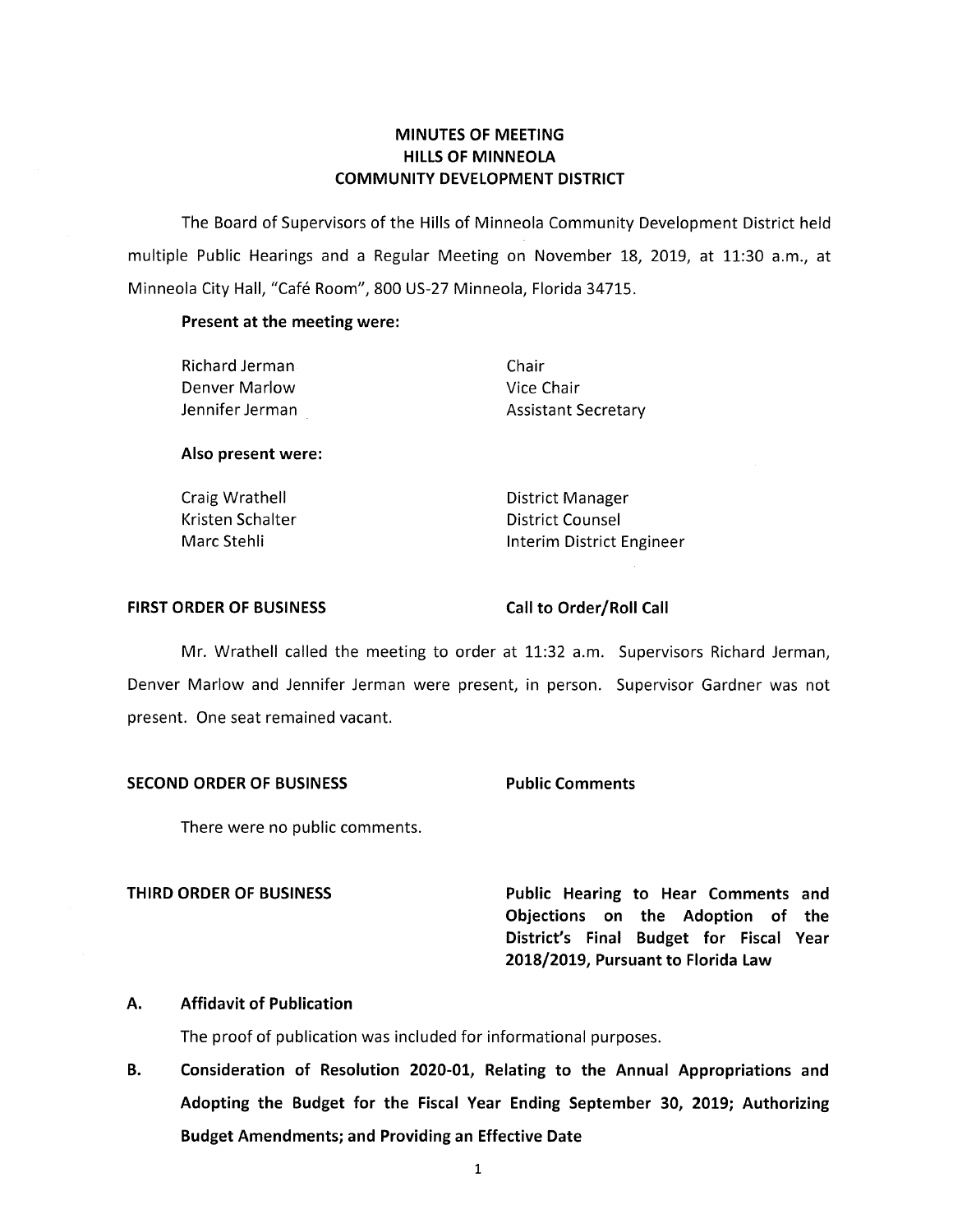Mr. Wrathell reviewed the proposed Fiscal Year 2019 budget, which was Developerfunded. Management's fee was lowered until bond issuance.

**On MOTION by Mr. Jerman and seconded by Mr. Marlow, with all in favor, the Public Hearing was opened.** 

No members of the public spoke.

**On MOTION by Mr. Jerman and seconded by Mr. Marlow, with all in favor, the Public Hearing was closed.** 

Mr. Wrathell presented Resolution 2020-01 and read the title.

**On MOTION by Mr. Marlow and seconded by Ms. Jerman, with all in favor, Resolution 2020-01, Relating to the Annual Appropriations and Adopting the Budget for the Fiscal Year Ending September 30, 2019; Authorizing Budget Amendments; and Providing an Effective Date, was adopted.** 

**FOURTH ORDER OF BUSINESS Public Hearing to Hear Comments and Objections on the Adoption of the District's Final Budget for Fiscal Year 2019/2020, Pursuant to Florida Law** 

## **A. Affidavit of Publication**

The proof of publication was included for informational purposes.

**B. Consideration of Resolution 2020-02, Relating to the Annual Appropriations and Adopting the Budget for the Fiscal Year Ending September 30, 2020; Authorizing Budget Amendments; and Providing an Effective Date** 

Mr. Wrathell discussed the proposed Fiscal Year 2020 budget, which would be Developer-funded. Management's fee would remain at \$2,000 per month, until bond issuance. When bonds are issued, a prorated "Dissemination agent\*" fee, normally \$1,000 annually, would be added.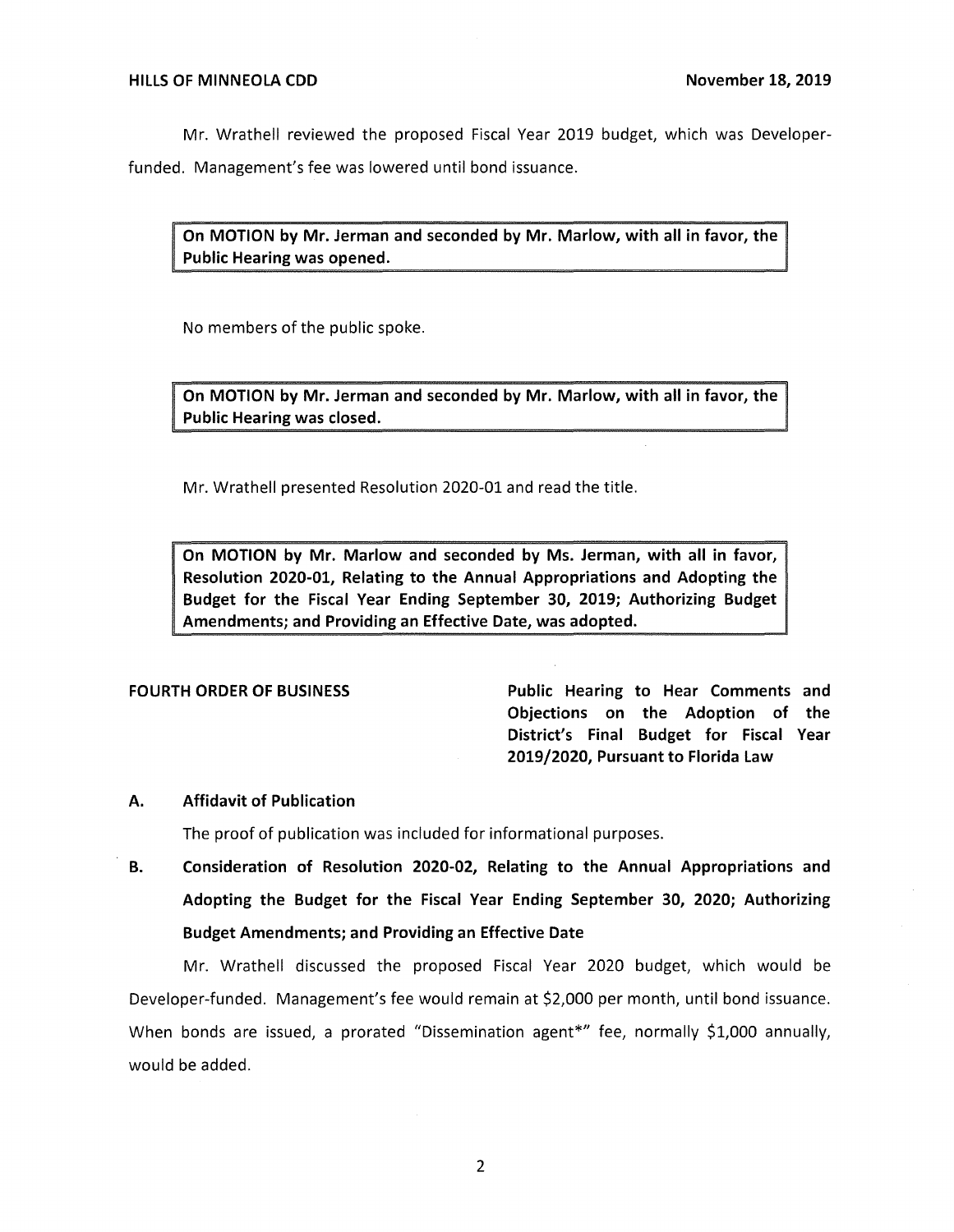**On MOTION by Mr. Jerman and seconded by Mr. Marlow, with all in favor, the Public Hearing was opened.** 

No members of the public spoke.

**On MOTION by Mr. Jerman and seconded by Mr. Marlow, with all in favor, the Public Hearing was closed.** 

Mr. Wrathell presented Resolution 2020-02 and read the title.

**On MOTION by Mr. Jerman and seconded by Mr. Marlow, with all in favor, Resolution 2020-02, Relating to the Annual Appropriations and Adopting the Budget for the Fiscal Year Ending September 30, 2020; Authorizing Budget Amendments; and Providing an Effective Date, was adopted.** 

**FIFTH ORDER OF BUSINESS Review/Discussion/Ranking of Response to Request for Qualifications for Engineering Services** 

Mr. Wrathell stated that, per Florida Statute, the District could engage a District Engineer on an interim basis provided the expenses do not exceed \$30,000 per year; however, given the District's significant Capital Improvement Plan (CIP), the recommendation was to engage a District Engineer with a continuing services agreement. The District advertised a Request for Qualifications (RFQ) for Engineering Services and Poulos & Bennett (P&B), the Interim District Engineer, was the only respondent. Per Florida Statute, the selection process must be qualifications-based and not price-based.

### **A. Affidavit/Proof of Publication**

The affidavit of publication was included for informational purposes.

# **B. RFQ Package**

The RFQ was included for informational purposes.

### **C. Respondent**

- **Poulos** & **Bennett, LLC**
- **D. Ranking**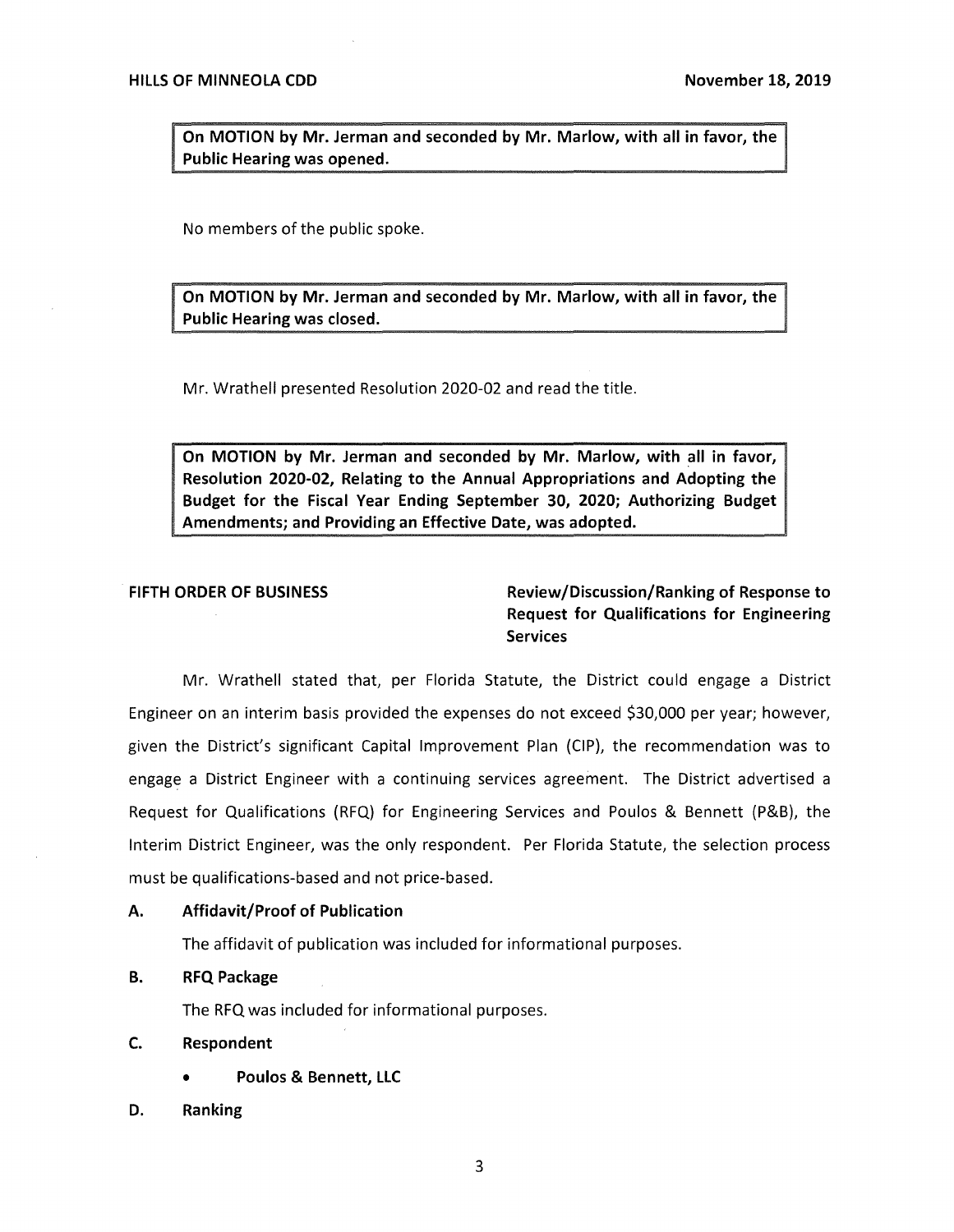Ms. Schalter stated, because the statutory requirement for advertising the RFQ was met and only one response was received, the Board could designate P&B as the number-one ranked firm.

**On MOTION by Mr. Marlow and seconded by Mr. Jerman, with all in favor, designating Poulos** & **Bennett as the number-one ranked firm, was approved.** 

### **E. Engagement of District Engineer**

**On MOTION by Mr. Jerman and seconded by Mr. Marlow, with all in favor, authorizing Staff to prepare a Continuing Services Agreement and negotiate the terms of the Agreement and authorizing the Chair or Vice Chair to execute the Agreement, was approved.** 

**SIXTH ORDER OF BUSINESS Consideration of Responses to RFP for Annual Audit Services** 

### **A. Affidavit of Publication**

The affidavit of publication was included for informational purposes.

**B. RFP Package** 

The Request for Proposals (RFP) was provided for informational purposes.

### **C. Respondents**

Mr. Wrathell stated the auditor selection was price-based.

### I. **Berger, Toombs, Elam, Gaines** & **Frank**

Berger, Toombs, Elam, Gaines & Frank (BTEGF) bid \$3,060, which would increase with

bond issuance.

### II. **Carr, Riggs** & **Ingram, LLC**

Carr, Riggs & Ingram (CRI) bid \$4,500.

### Ill. **McDirmit Davis** & **Company, LLC**

McDirmit Davis & Company (MDI) bid \$3,500 with a \$900 increase with a bond issuance,

which was very reasonable.

### **D. Auditor Evaluation Matrix/Ranking**

Mr. Wrathell presented the points received, as follows: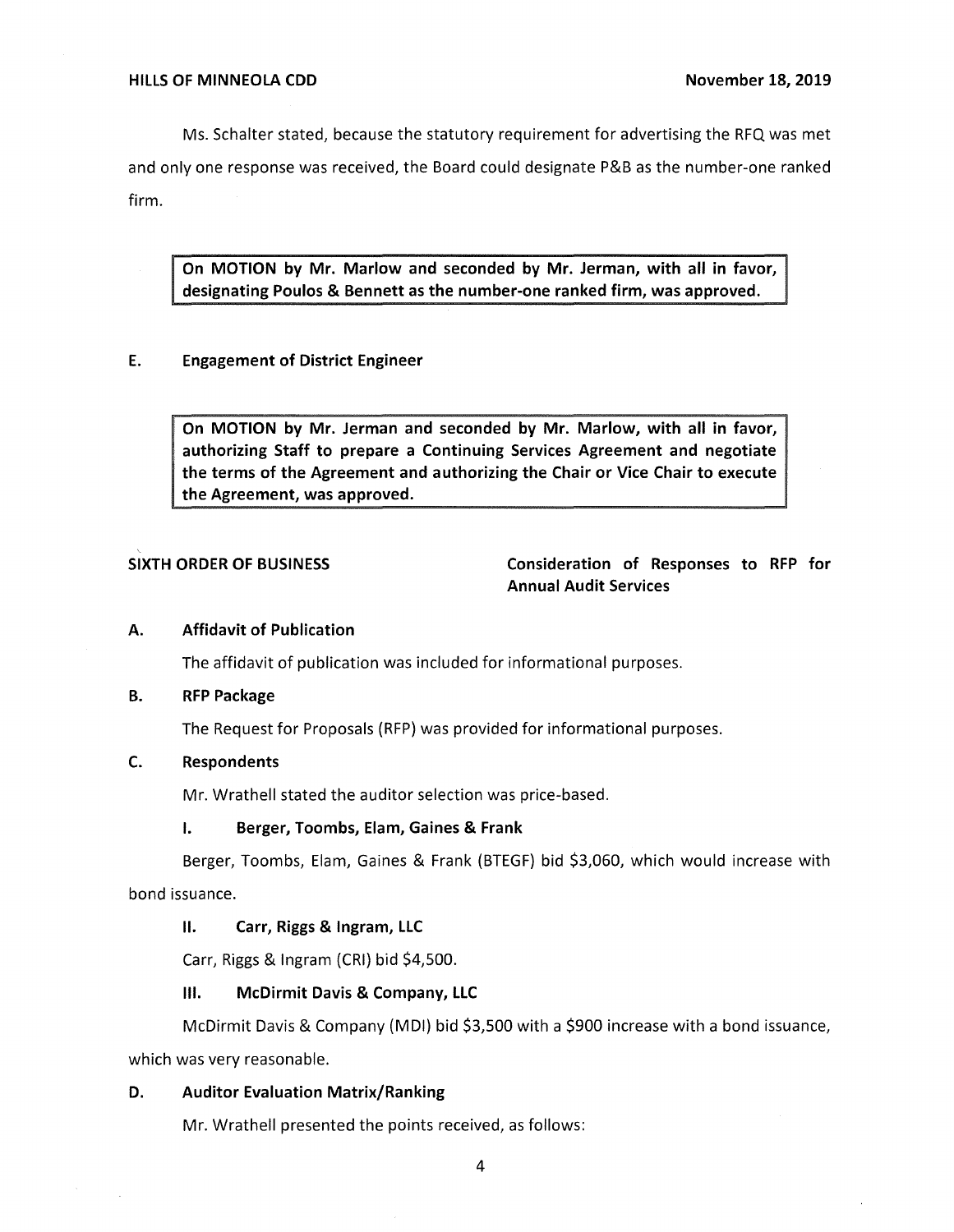## HILLS OF MINNEOLA CDD **November 18, 2019** November 18, 2019

| 1. | MD           | 300 |
|----|--------------|-----|
| 2. | <b>CRI</b>   | 260 |
| 3. | <b>BTEGF</b> | 260 |

On MOTION by Mr. Marlow and seconded by Mr. Jerman with all in favor, accepting the rankings and designating McDirmit Davis & Company as the number-one ranked firm, was approved.

# E. Award of Contract/Authorization to Negotiate with Number-One Ranked Firm

On MOTION by Mr. Jerman and seconded by Mr. Marlow with all in favor, authorizing District Staff to negotiate an agreement with the number-one ranked firm and authorizing the Chair or Vice Chair to execute the Agreement, was approved.

SEVENTH ORDER OF BUSINESS **Presentation of Engineer's Report: Poulos** & Bennett, LLC

Mr. Stehli presented the Engineer's Report.

On MOTION by Mr. Marlow and seconded by Mr. Jerman, with all in favor, the Engineer's Report, in substantial form, was approved.

EIGHTH ORDER OF BUSINESS Presentation of Master Special Assessment Methodology Report

Mr. Wrathell presented the Master Special Assessment Methodology Report.

On MOTION by Mr. Marlow and seconded by Ms. Jerman, with all in favor, the Master Special Assessment Methodology Report, in substantial form, was approved.

Ms. Schalter stated the bond validation hearing was scheduled for February 4, 2020 at 3:15 p.m.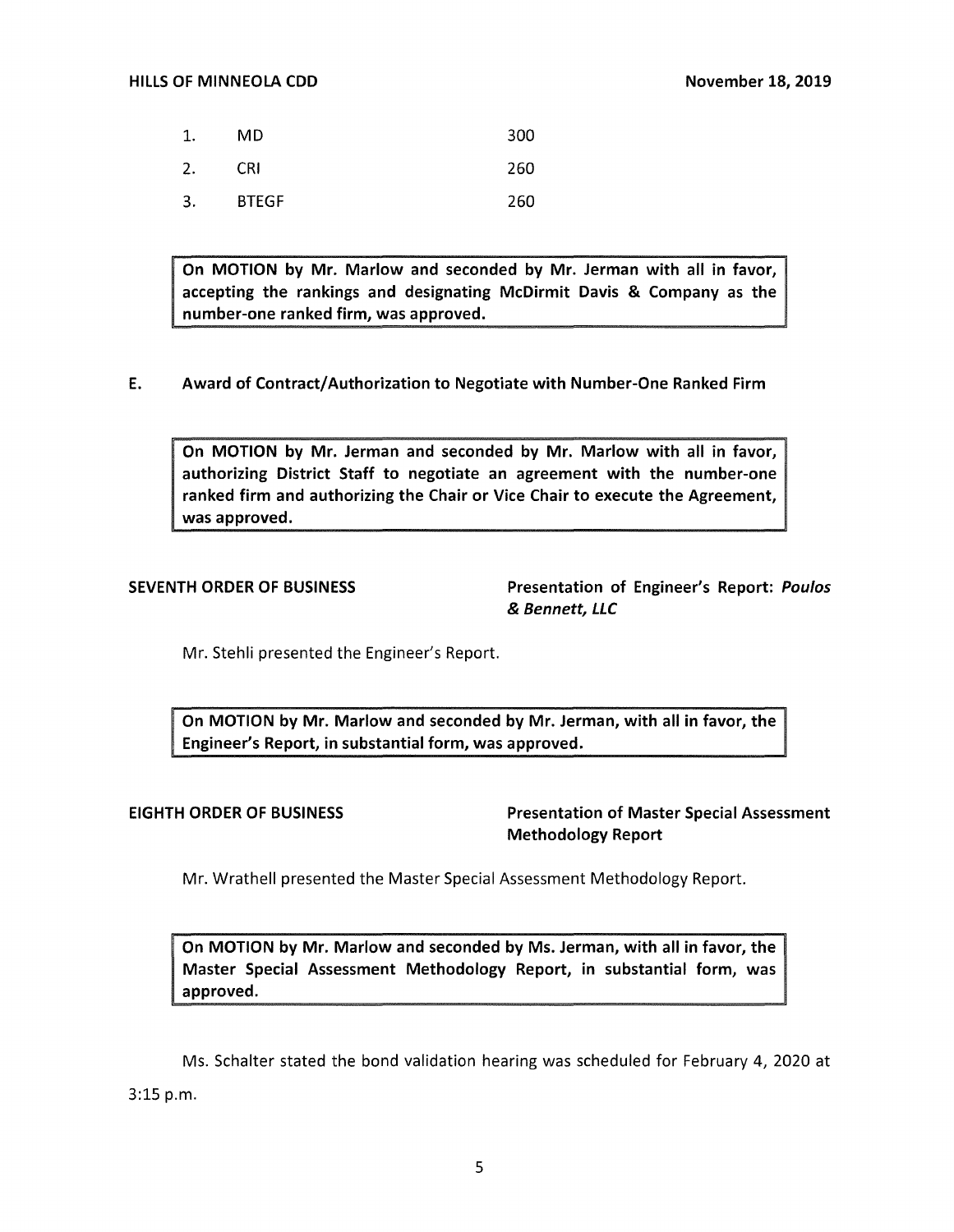NINTH ORDER OF BUSINESS Consideration of Resolution 2020-03, Declaring Non-Ad Valorem Special Assessments; Indicating the Location, Nature and Estimated Cost of the Public Improvements Which Cost is To Be Defrayed in Whole or in Part By the Special Assessments; Providing the Portion of the Estimated Cost of the Public Improvements To Be Defrayed in Whole or In Part By the Special Assessments; Providing the Manner in Which Such Special Assessments Shall Be Made; Providing When Such Special Assessments Shall Be Made; Designating Lands Upon Which the Special Assessments Shall Be Levied; Providing for an Assessment Plat; Authorizing the Preparation of a Preliminary Assessment Roll; and Providing for an Effective Date

Mr. Wrathell presented Resolution 2020-03 and read the title.

On MOTION by Mr. Jerman and seconded by Mr. Marlow, with all in favor, Resolution 2020-03, Declaring Non-Ad Valorem Special Assessments; Indicating the Location, Nature and Estimated Cost of the Public Improvements Which Cost is To Be Defrayed in Whole or in Part By the Special Assessments; Providing the Portion of the Estimated Cost of the Public Improvements To Be Defrayed in Whole or In Part By the Special Assessments; Providing the Manner in Which Such Special Assessments Shall Be Made; Providing When Such Special Assessments Shall Be Made; Designating Lands Upon Which the Special Assessments Shall Be Levied; Providing for an Assessment Plat; Authorizing the Preparation of a Preliminary Assessment Roll; and Providing for an Effective Date, was adopted.

TENTH ORDER OF **BUSINESS** Consideration of Resolution 2020-04, Setting a Public Hearing To Be Held on the \_\_ Day of \_\_\_\_\_, 20\_ at \_.M. at the Cafe Room of Minneola City Hall, 800 U.S. Hwy 27, Minneola, Florida 34715, for the Purpose of Hearing Public Comment on Imposing a Special Assessment on Certain Property Within the District Generally Described as Hills Of Minneola Community Development

6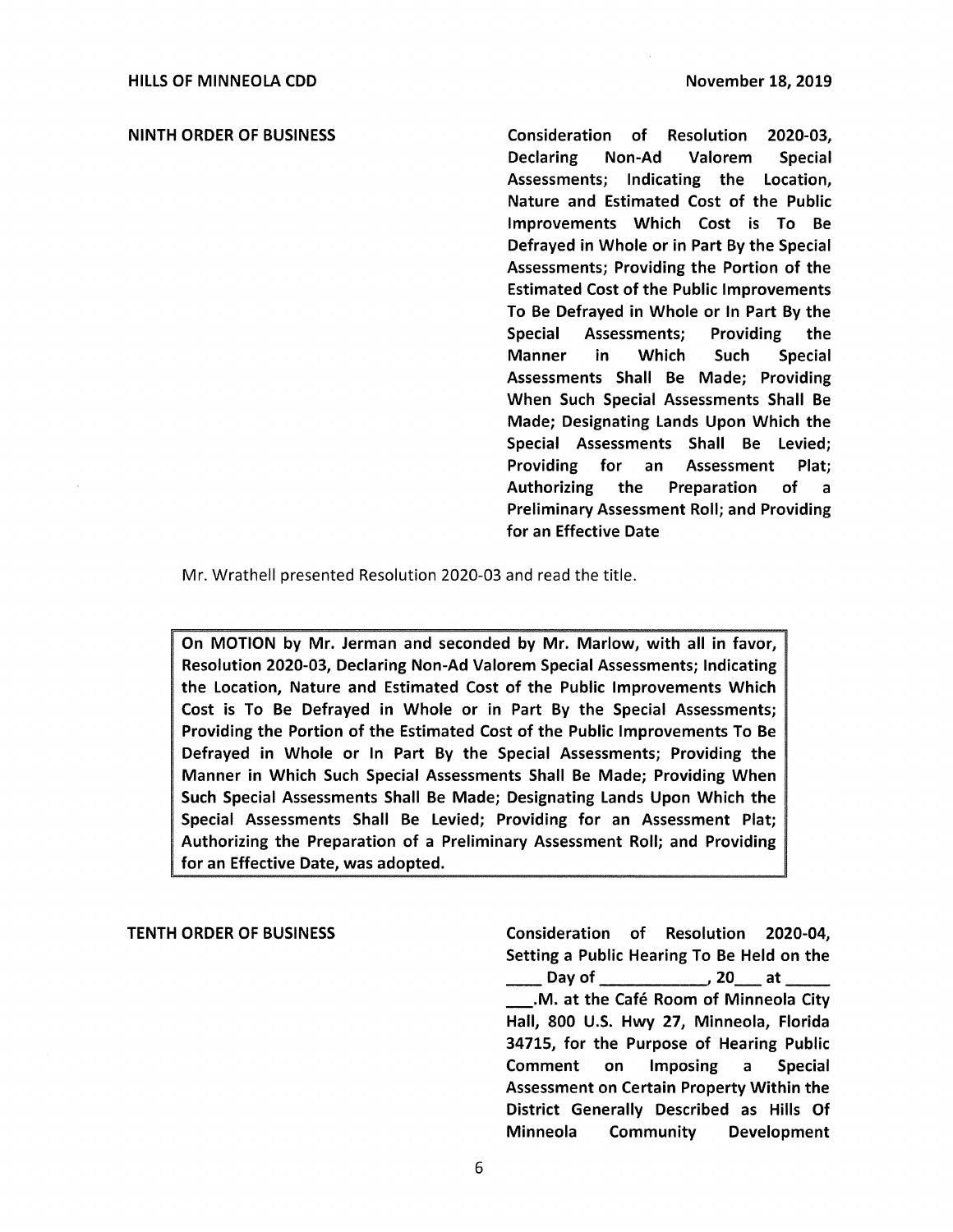**HILLS OF MINNEOLA CDD** November 18, 2019

# **District in Accordance With Chapters 170, 190 and 197, Florida Statutes**

Mr. Wrathell presented Resolution 2019-04 and read the title. The Public Hearing date and time of January 27, 2020 at 11:00 A.M., would be added to Resolution 2019-04.

**On MOTION by Mr. Marlow and seconded by Mr. Gardner, with all in favor, Resolution 2020-04, Setting a Public Hearing To Be Held on the 2ih Day of January, 2020 at 11:00 A.M. at the Cafe Room of Minneola City Hall, 800 U.S. Hwy 27, Minneola, Florida 34715, for the Purpose of Hearing Public Comment on Imposing a Special Assessment on Certain Property Within the District Generally Described as Hills Of Minneola Community Development District in Accordance With Chapters 170, 190 and 197, Florida Statutes, was adopted.** 

**ELEVENTH ORDER OF BUSINESS Continued Discussion: Board Member Compensation: 190.006 (8), F.S.** 

This item was deferred.

**TWELFTH ORDER OF BUSINESS Consideration of Resolution 2020-05, To Designate the Date, Time and Place of a Public Hearing and Authorization to**  Publish Notice of Such Hearing for the **Purpose of Adopting Rules of Procedure; and Providing for an Effective Date** 

## **A. Rules of Procedure**

Mr. Wrathell stated the proposed Rules of Procedure set forth the District's processes and procedures for meetings, agendas, competitive bidding, etc., consistent with the State Statutes.

## **B. Notices**

**I.** Notice of Rule Development

## II. **Notice of Rulemaking**

Sample notices were provided for informational purposes.

Mr. Wrathell presented Resolution 2020-05 and read the title.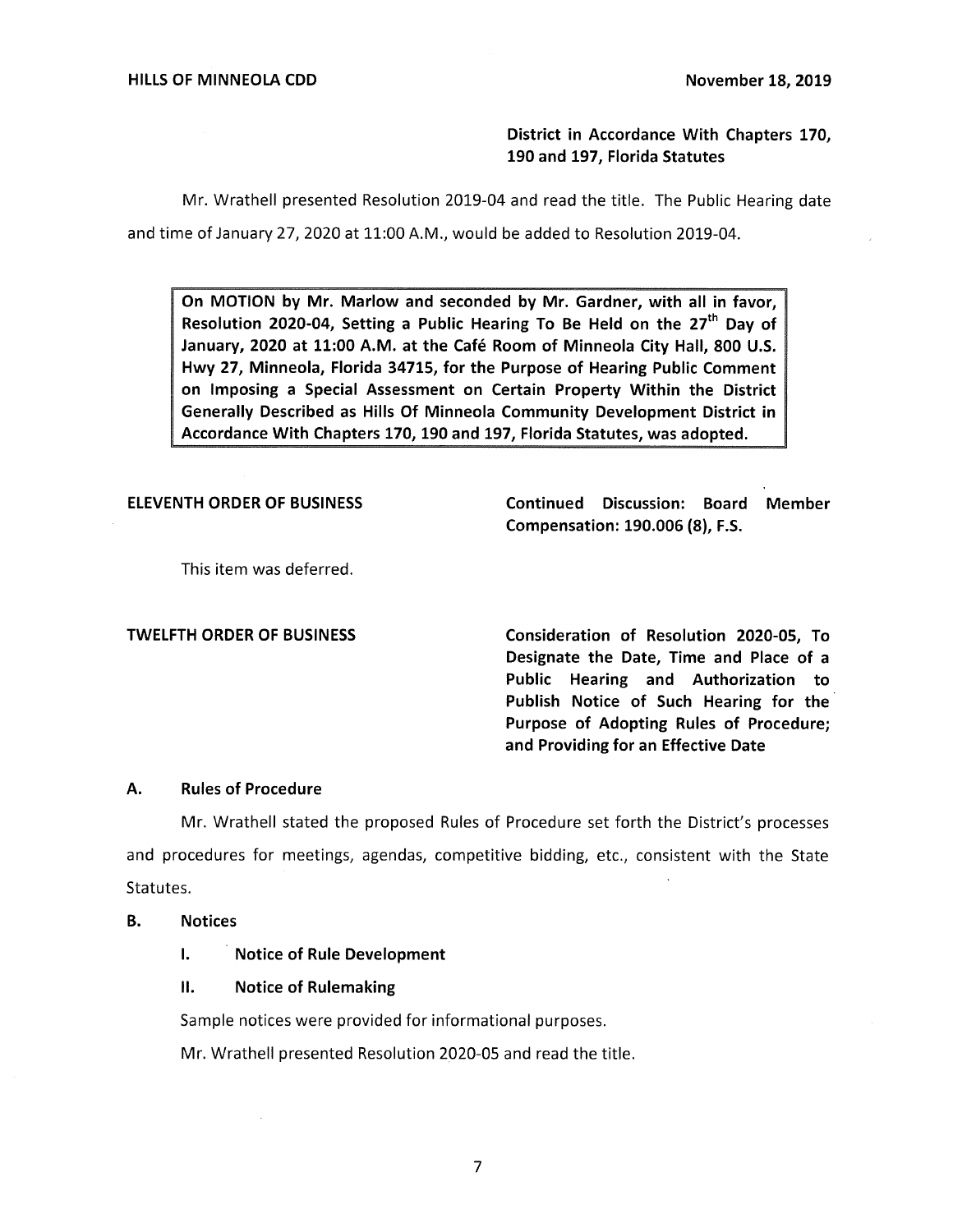On MOTION by Mr. Jerman and seconded by Mr. Marlow, with all in favor, Resolution 2020-05, To Designate the Date, Time and Place of a Public Hearing for January 27, 2020 at 11:00 a.m., and Authorization to Publish Notice of Such Hearing for the Purpose of Adopting Rules of Procedure; and Providing for an Effective Date, was adopted.

## THIRTEENTH ORDER OF **BUSINESS**

Consideration of Resolution 2020-06, Designating Dates, Times and Locations for Regular Meetings of the Board of Supervisors of the District, and Providing for an Effective Date

This item was deferred.

## FOURTEENTH ORDER OF **BUSINESS**

Discussion: District's Local Records Office

This item was deferred.

## FIFTEENTH ORDER OF **BUSINESS**

Continued Discussion: Wrathell, Hunt and Associates, LLC Fee Schedule

Mr. Wrathell presented the Wrathell, Hunt and Associates, LLC Fee Schedule.

On MOTION by Mr. Jerman and seconded by Mr. Marlow, with all in Wrathell, Hunt and Associates, LLC Fee Schedule, was approved.

SIXTEENTH ORDER OF **BUSINESS** Acceptance of Unaudited Financial Statements as of September 30, 2019

Mr. Wrathell presented the Unaudited Financial Statements as of September 2019.

On MOTION by Mr. Jerman and seconded by Mr. Marlow, with all in favor, the Unaudited Financial Statements as of September 30, 2019, were accepted.

## SEVENTEENTH ORDER OF BUSINESS Consideration of Minutes

- A. September 9, 2019 Landowners' Meeting
- B. September 9, 2019 Organizational Meeting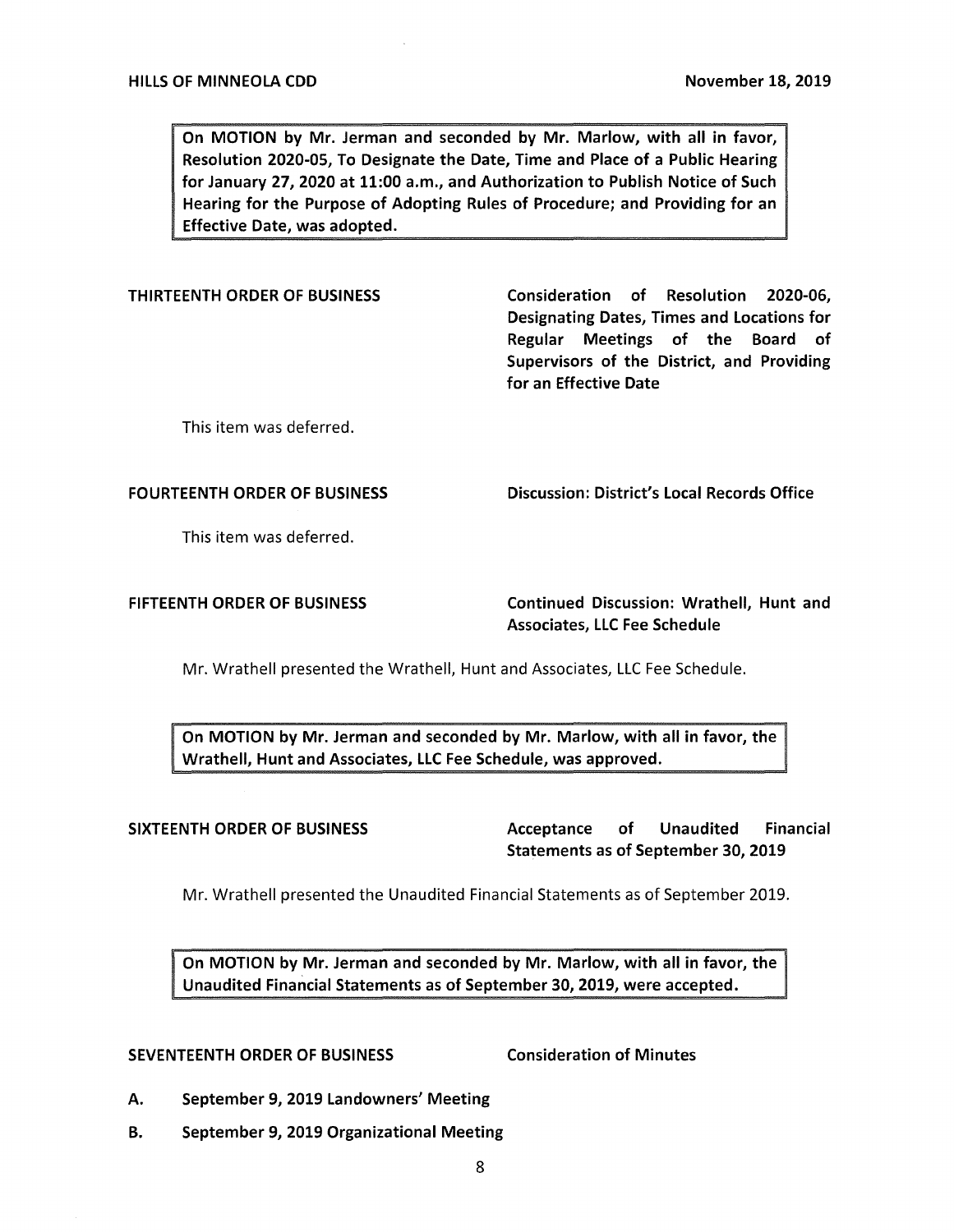**On MOTION by Mr. Jerman and seconded by Mr. Marlow, with all in favor, the September 9, 2019 Landowners' Meeting and the September 9, 2019 Organizational Meeting Minutes, as presented, were approved.** 

## **EIGHTEENTH ORDER OF BUSINESS STATES STAFF Reports**

**A. District Counsel: Straley Robin Vericker** 

There being no report, the next item followed.

# **B. District Engineer (Interim): Poulos** & **Bennett, LLC**

There being no report, the next item followed.

### **C. District Manager: Wrathe/1, Hunt and Associates, LLC**

- **NEXT MEETING DATE: January 27, 2020 at 1:00 PM** 
	- o **QUORUM CHECK**

Mr. Wrathell stated that the next meeting would be held January 27, 2020 at 11:00 a.m., rather than at 1:00 p.m.

### **NINETEENTH ORDER OF BUSINESS Board Members' Comments/Requests**

There being no Board Members' comments or requests, the next item followed.

### **TWENTIETH ORDER OF BUSINESS Public Comments**

There being no public comments, the next item followed.

### **TWENTY-FIRST ORDER OF BUSINESS Adjournment**

There being nothing further to discuss, the meeting adjourned.

**On MOTION by Mr. Marlow and seconded by Ms. Jerman, with all in favor, the meeting adjourned at 12:18 p.m.** 

## [SIGNATURES APPEAR ON THE FOLLOWING PAGE]